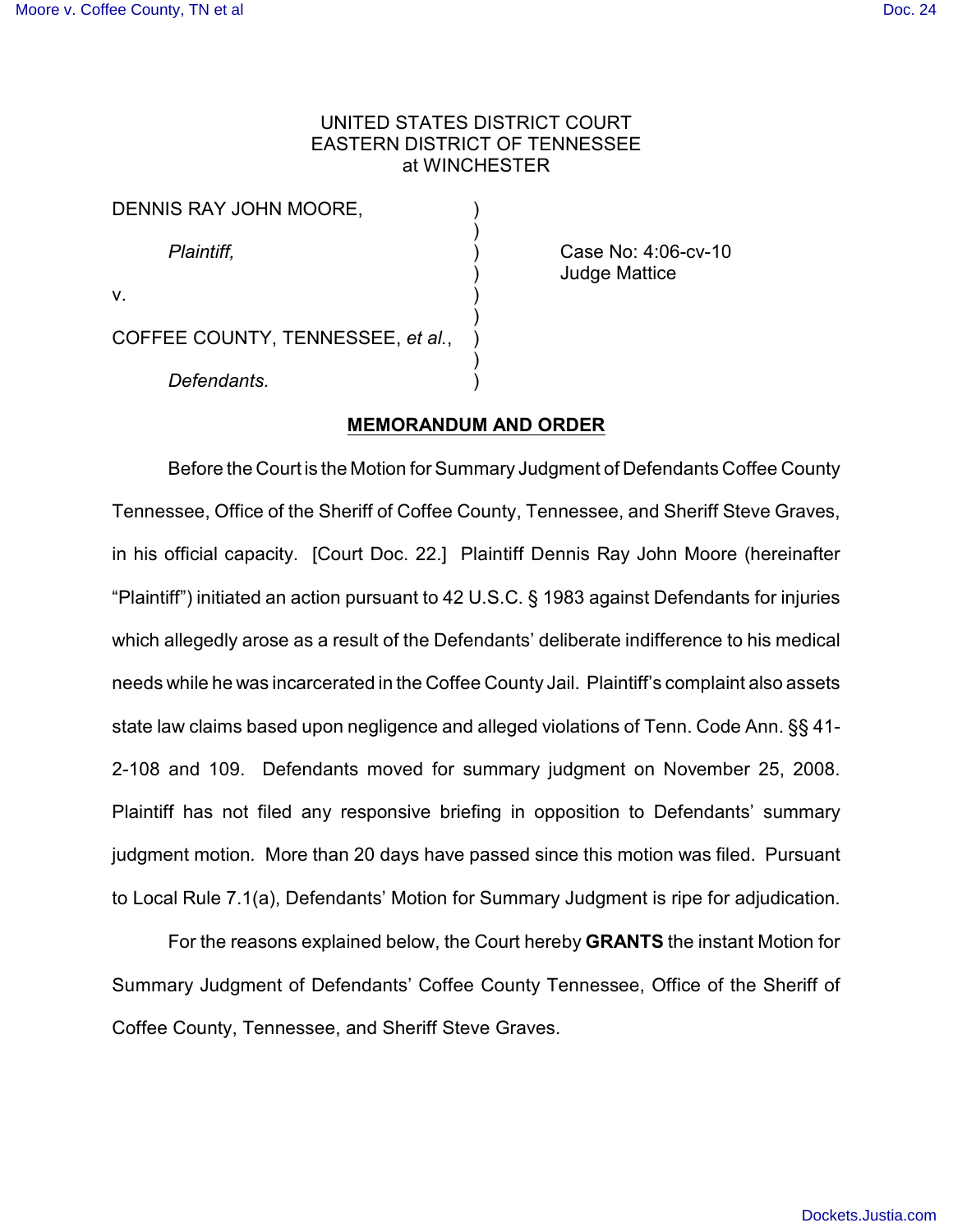### **I. SUMMARY JUDGMENT STANDARD**

Summary judgment is proper where "the pleadings, depositions, answers to interrogatories, and admissions on file, together with the affidavits, if any, show that there is no genuine issue as to any material fact and that the moving party is entitled to judgment as a matter of law." Fed. R. Civ. P. 56©. In ruling on a motion for summary judgment, the Court must view the facts contained in the record and all inferences that can be drawn from those facts in the light most favorable to the nonmoving party. *Matsushita Elec. Indus. Co. v. Zenith Radio Corp*., 475 U.S. 574, 587 (1986); *Nat'l Satellite Sports, Inc. v. Eliadis Inc*., 253 F.3d 900, 907 (6th Cir. 2001). The Court cannot weigh the evidence, judge the credibility of witnesses, or determine the truth of any matter in dispute. *Anderson v. Liberty Lobby, Inc*., 477 U.S. 242, 249 (1986).

The moving party bears the initial burden of demonstrating that no genuine issue of material facts exists. *Celotex Corp. v. Catrett*, 477 U.S. 317, 323 (1986). The moving party may bear this burden by either producing evidence that demonstrates the absence of a genuine issue of material fact, or by simply " 'showing'–that is, pointing out to the district court–that there is an absence of evidence to support the nonmoving party's case." *Id*. at 325. To refute such a showing, the nonmoving party may not simply rest on its pleadings. *Behrens v. Pelletier*, 516 U.S. 299, 309 (1996); *see Anderson*, 477 U.S. at 249. The nonmoving party must present some significant, probative evidence indicating the necessity of a trial for resolving a material factual dispute. *Celotex*, 477 U.S. at 322. A mere scintilla of evidence is not enough. *Anderson*, 477 U.S. at 252; *McLean v. Ontario, Ltd.*, 224 F.3d 797, 800 (6th Cir. 2000).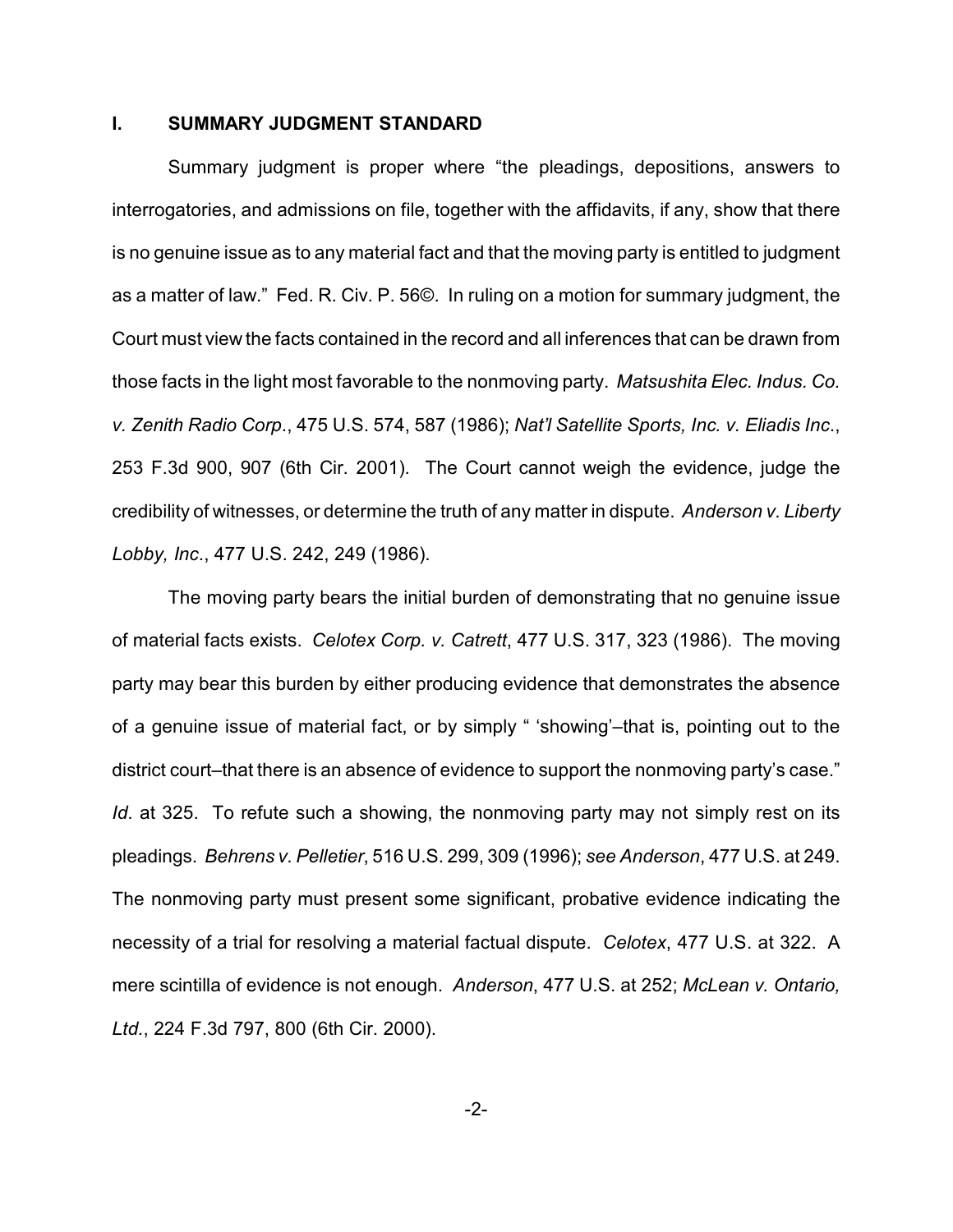The Court's role is limited to determining whether the case contains sufficient evidence from which a jury could reasonably find for the nonmoving party. *Anderson*, 477 U.S. at 248-49; *Nat'l Satellite Sports*, 253 F.3d at 907. Such a determination requires that the Court "view the evidence presented through the prism of the substantive evidentiary burden" applicable to the case. *Anderson*, 477 U.S. at 254. Thus, if the plaintiff must ultimately prove his case at trial by a preponderance of the evidence, the Court must, on motion for summary judgment, determine whether a jury could reasonably find by a preponderance of the evidence that the plaintiff's factual contentions are true. *See id.* If the nonmoving party fails to make a sufficient showing on an essential element of its case with respect to which it has the burden of proof, the moving party is entitled to summary judgment. *Celotex*, 477 U.S. at 323. If the Court concludes that a fair-minded jury could not return a verdict in favor of the nonmoving party based on the evidence presented, it may enter a summary judgment. *Anderson*, 477 U.S. at 251-52; *Lansing Dairy, Inc. v. Espy*, 39 F.3d 1339, 1347 (6th Cir. 1994).

### **II. FACTS**

The relevant facts, viewed in the light most favorable to Plaintiff, are as follows.

On January 14, 2005, Plaintiff was incarcerated in the Coffee County Jail, which is under the supervision of the Coffee County Sheriff's Department.(Court Doc. 1-1, Compl. ¶ 4.) That day, Plaintiff began to feel severe pain, nausea and diarrhea. Plaintiff was taken to the Emergency Room at United Regional Medical Center in Tullahoma, Tennessee, where he was diagnosed with a bacterial infection. (*Id.* ¶ 5); (Court Doc. 22-2, Pl.s' Dep. at 83-84, 143.) When the Plaintiff was discharged at approximately 6:05 a.m.

-3-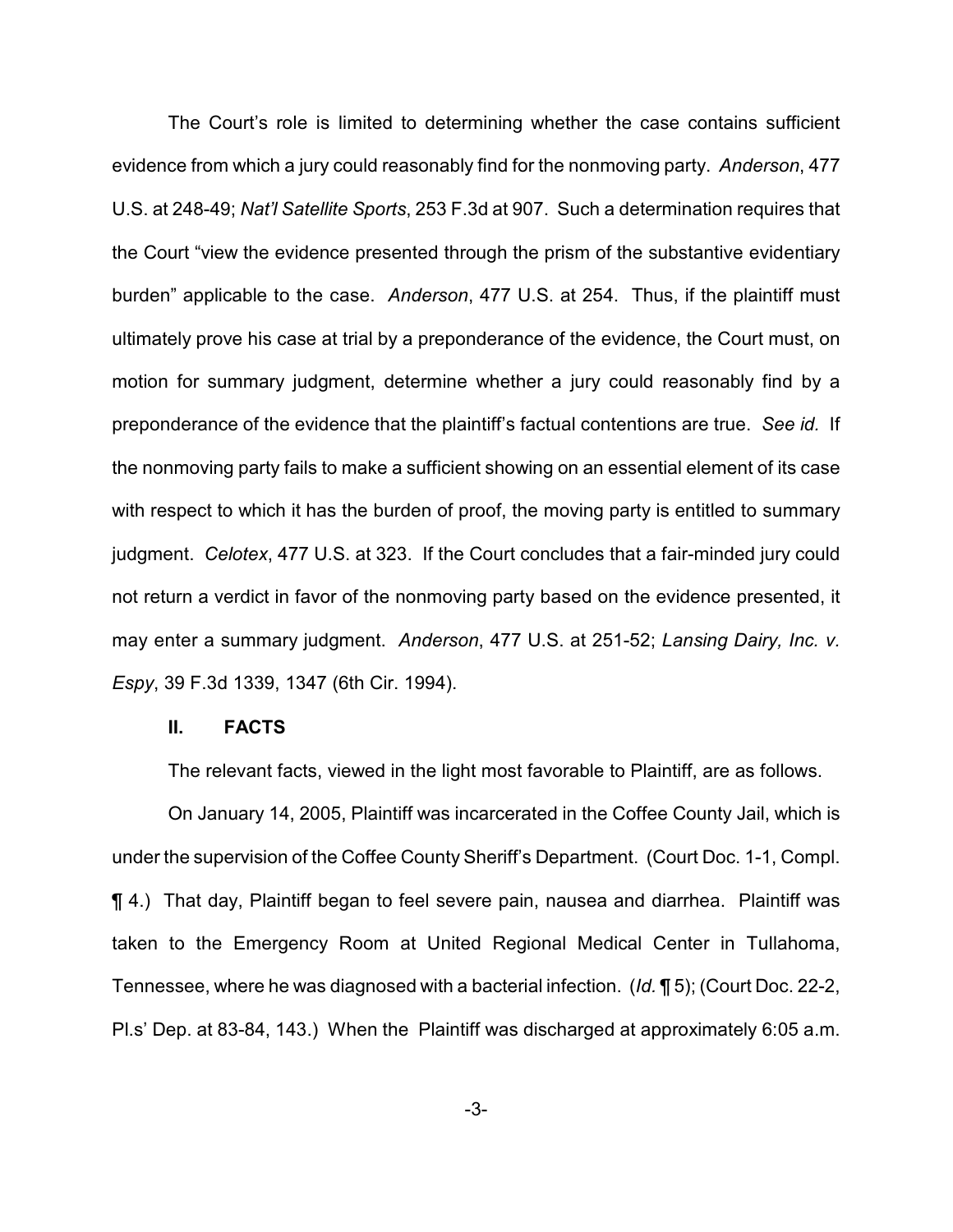in the morning, the transporting officer was given a prescription for Plaintiff. The transporting officer was told to return Plaintiff to the hospital in the morning if he was not better. (Pl.'s Dep. at 83.)

Plaintiff was returned to the Coffee County Jail on Saturday morning January 15, 2005. (Compl. ¶ 7.) According to prison records, Plaintiff received his prescribed antibiotic and an anti-nausea medication on Sunday, January 16, 2005. That same day, however, Plaintiff continue to suffer from nausea, vomiting, and diarrhea and could not eat or drink. (Compl. ¶ 7); (Pl.'s Dep. 85-89.) Plaintiff testified that he requested to be taken back to the hospital, but the prison officials informed him that they would "check on it" and would have a nurse or doctor examine him at the jail. (Pl.'s Dep. 89-90.) That afternoon or evening, a nurse for the jail administered a shot to Plaintiff, which contained the anti-nausea medication Phenergan. According to the Coffee County Sheriff's Department Protocol, treatment for inmates suffering from vomiting or nausea includes the administration of an injection of Phenergan if the inmate cannot tolerate it by mouth. (Court Doc. 22-3, Bowen Dep. 10.)After being treated by the jail nurse, Plaintiff was moved from the jail's annex building to the its main building, where he was placed in a single cell in a maximum security area. (Pl.'s Dep. 92-94.) The Coffee County Sheriff's Department moved inmates suffering from medical distress to solitary holding cells in order to be able to better observe them. (Court Doc. 22-4, Freeman Dep. 36-37.)

On Monday, January 17, 2005, corrections officers administered Plaintiff's medications. Although Plaintiff's signature appears on that day's medication log, he contends that the signature is not his. (Pl.'s Dep. 102-103.) He continued to feel ill and was unable to eat while in the solitary holding cell. (Pl.'s Dep. 102.) Officer Johnson, a

-4-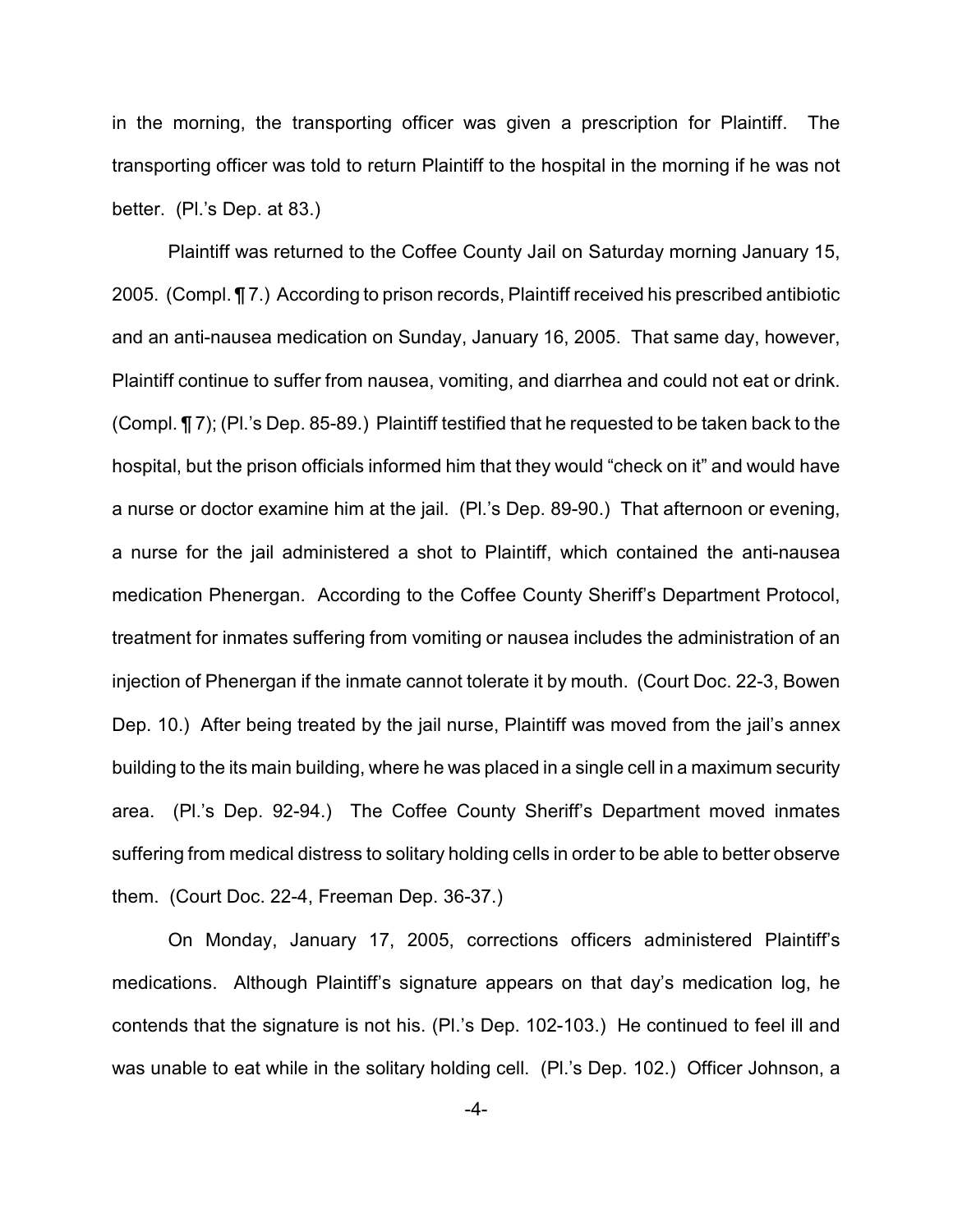prison official, brought a wheelchair to Plaintiff's cell. (Pl.'s Dep. 96-98.) That same day, Plaintiff was transported back to United Regional Medical Center. (Pl.'s Dep. 104.) Plaintiff was then transferred by ambulance to Harton Regional Hospital.Plaintiff was diagnosed with a ruptured colon and a systemic infection, pneumonia in his right lung, and atrial fibrillation. (Compl. ¶ 10.) On January 18, 2005, Plaintiff underwent a colostomy and remained in the hospital until February 2, 2005. (*Id.* at ¶¶ 10-11.) After his release from the hospital, Plaintiff was transferred to the Tennessee Department of Corrections to serve the remainder of his sentence. (Freeman Dep. 33.)

Plaintiff alleges that the Defendants' failure to return him to the hospital within a few hours of being released on January 15, 2005 violated his civil rights pursuant to 42 U.S.C. § 1983 and the Eight Amendment's prohibition against cruel and unusual punishment. (Compl. ¶¶ 12-14). Plaintiff further alleges that Defendants' actions were negligent and that government immunity is removed by operation of Tenn. Code. Ann. §§ 29-20-20 and 29-20-206. (*Id.* ¶¶ 15-21.)

### **III. ANALYSIS**

Plaintiff has never filed a substantive response and has submitted no admissible evidence in opposition to the Defendants' instant summary judgment motion*.* Although Plaintiff has not responded to the instant motion, "a district court cannot grant summary judgment in favor of a movant simply because the adverse party has not responded." *Carver v. Bunch*, 946 F.2d 451, 455 (6th Cir. 1991). The moving party must always bear the initial burden to demonstrate the absence of a genuine issue of material fact, even if the adverse party fails to respond. *Id*. The Court is required, at a minimum, to evaluate

-5-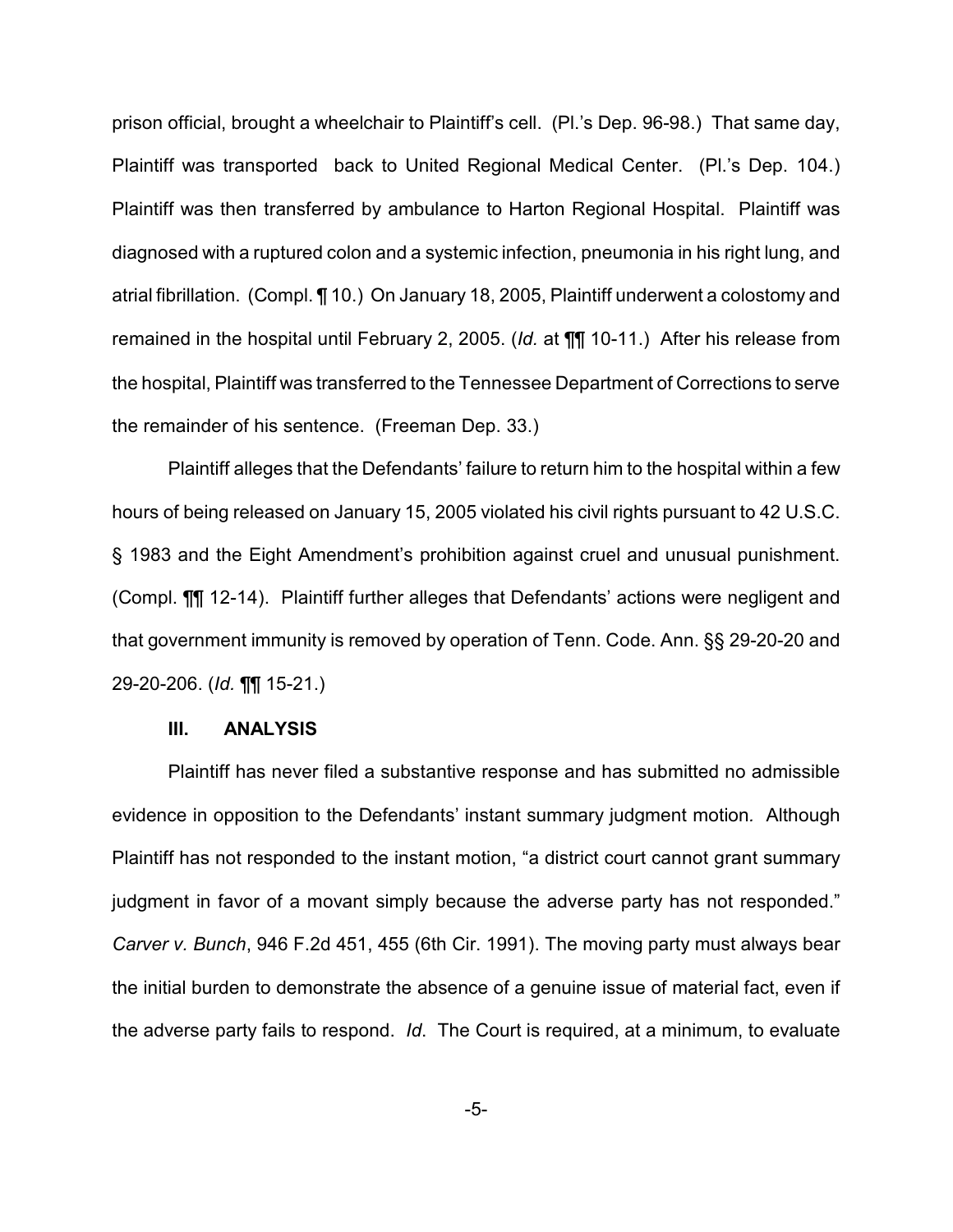Defendants' motion for summary judgment to ensure that they have discharged their initial burden. *Id*.

Plaintiff asserts a cause of action under 42 U.S.C. §1983 and alleges Defendants failure to promptly attend to Plaintiff's medical needs while incarcerated violated the Eighth Amendment's prohibition against cruel and unusual punishment. Plaintiff also asserts a state law negligence claim against Defendants. As there is no dispute that Defendants acted under the color of state law, this Court's inquiry must focus on whether there was an actionable deprivation of a right secured under the Constitution or the laws of the United States.

# **A. 42 U.S.C. § 1983**

Section 1983 states, in pertinent part:

Every person who, under color of any statute, ordinance, regulation, custom, or usage, of any State or Territory or the District of Columbia, subjects, or causes to be subjected, any citizen of the United States or other person within the jurisdiction thereof to the deprivation of any rights, privileges, or immunities secured by the Constitution and laws, shall be liable to the party injured in an action at law, suit in equity, or other proper proceeding for redress . . . .

42 U.S.C. § 1983. "Section 1983 makes liable only those who, while acting under

color of state law, deprive another of a right secured by the Constitution or federal law."

*Romanski v. Detroit Entm't, L.L.C.*, 428 F.3d 629, 636 (6th Cir. 2005).

To establish a claim pursuant to § 1983, a plaintiff must demonstrate two elements:

"(1) that he was deprived of a right secured by the Constitution or laws of the United

States, and (2) that he was subjected or caused to be subjected to this deprivation by a

person acting under color of state law." *Gregory v. Shelby County*, 220 F.3d 433, 441 (6th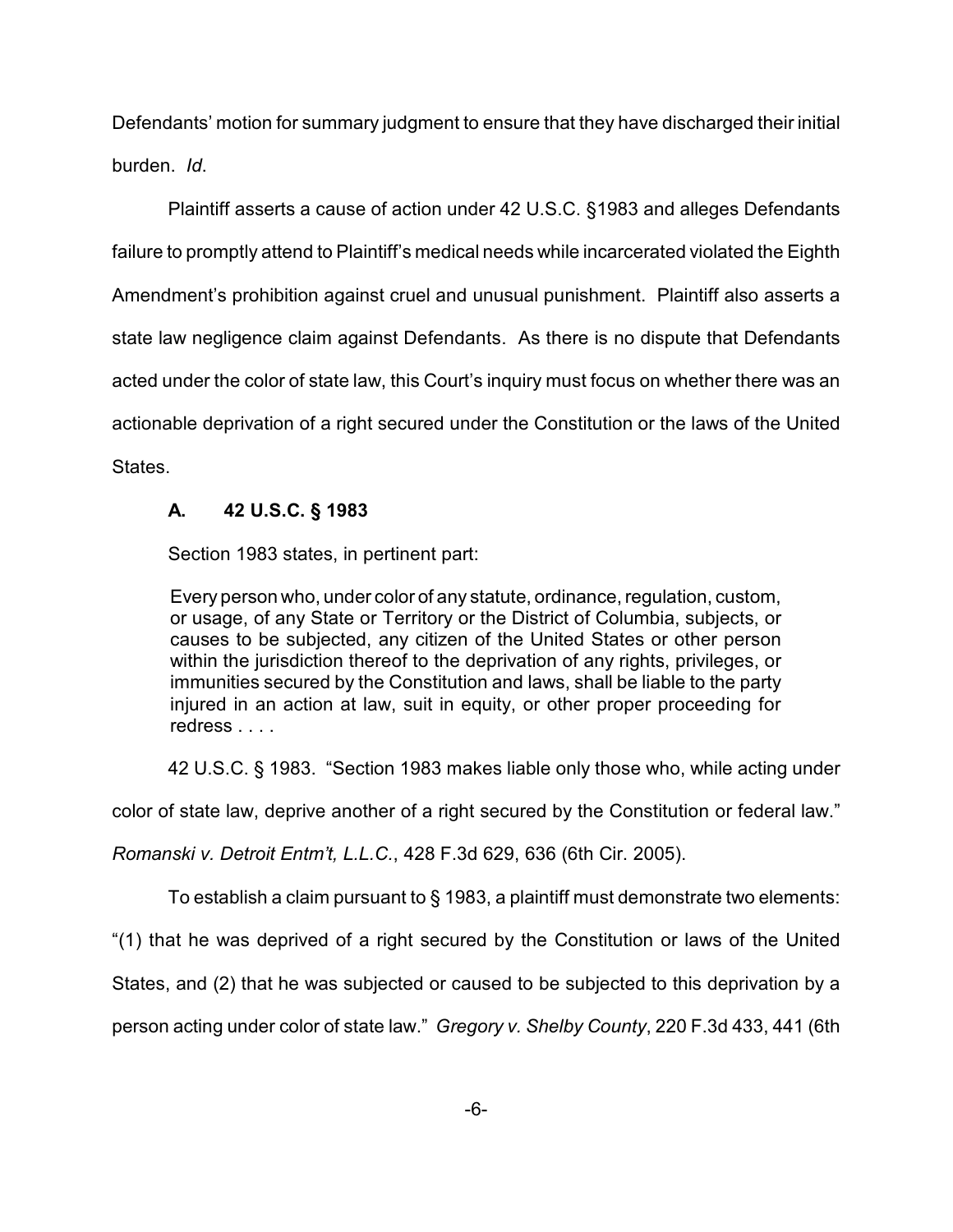Cir. 2000). Section 1983 "creates no substantive rights; it merely provides remedies for deprivations of rights established elsewhere." *Gardenhire v. Schubert*, 205 F.3d 303, 310 (6th Cir. 2000).

#### **B. Plaintiff's Claims Against Sheriff Steve Graves in his official capacity**

Plaintiff sued Sheriff Steve Graves in his official capacity. "It is redundant to allege claims against both a municipality and against its officers in their official capacities, as the latter necessarily implicates the former." *Williams v. City of Saginaw*, No. 10241, 10244, 2002 U.S. Dist. LEXIS, at \* (W.D. Mich. Aug. 6, 2002); citing *Soper v. Hoben*, 195 F.3d 845, 853 (6th Cir. 1999). "Therefore, when a civil rights plaintiff also sues the municipality directly, district courts generally dismiss the official capacity suits against the municipal employees." *Id.* Accordingly, the Court will **DISMISS** Plaintiff's official capacity claims against Sheriff Steve Graves.

# **C. Plaintiff's Claims Against The Office of the Sheriff of Coffee County, Tennessee**

Plaintiff also sued the Office of the Sheriff of Coffee County, Tennessee. This Defendant, however, is not an entity subject to being sued under 42 U.S.C. § 1983. *Boykin v. Van Buren Twp. Police* Dep't, 479 F.3d 444, 450(6 th Cir. 2007) ("the district court was correct in ruling that under Michigan law, Van Buren Township Police Department is subsumed within Van Buren Township as a municipal entity to be sued under § 1983, and thus the Police Department was improperly included as a separate defendant in Boykin's suit."); see also *Laise v. City of Utica*, 970 F. Supp. 605, 608 (E.D. Mich.1997) (noting that a city police department is merely an agency of the city, and therefore is not a proper defendant in a § 1983 lawsuit). Accordingly, the Court will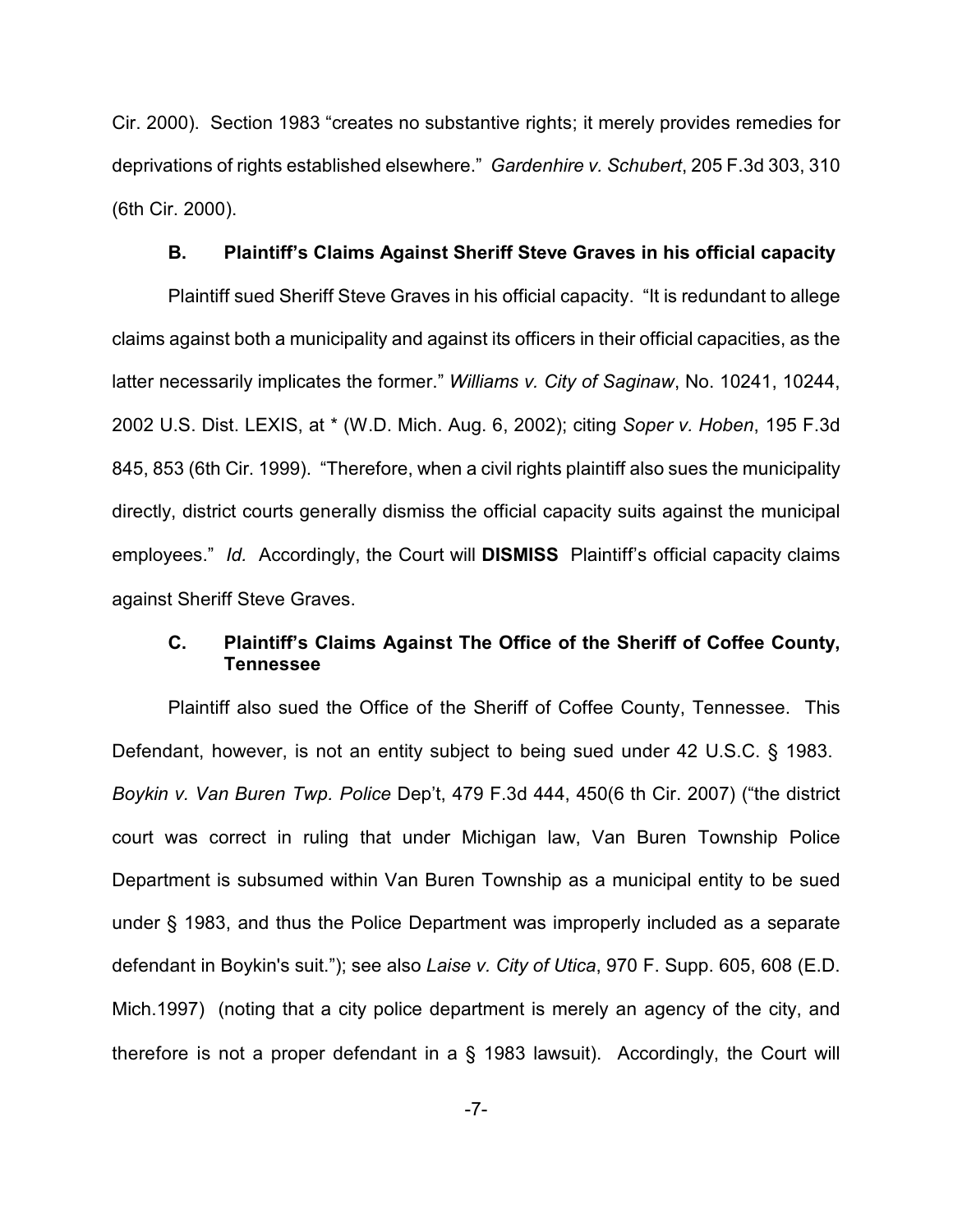**DISMISS** Plaintiff's claims against the Office of the Sheriff of Coffee County, Tennessee.

## **D. Plaintiff's Eighth Amendment Claims Against Coffee County**

Plaintiff's constitutional claim against Coffee County arises pursuant to the Eighth Amendment of the U.S. Constitution. That Amendment bars the infliction of cruel and unusual punishment, and as applied to prisoners, encompasses a right to medical care for serious medical needs. See *Estelle v. Gamble,* 429 U.S. 97, 103-04, 97 S. Ct. 285, 50 L. Ed. 2d 251 (1976). The Eighth Amendment prohibits mistreatment, however, only if it is tantamount to punishment. *Miller v. Calhoun County*, 408 F.3d 803, 812 (6th Cir. 2005) (internal citations and quotations omitted); see also *Street v. Corrections Corp. of America,* 102 F.3d 810, 814 (6th Cir. 1996) (*quoting Farmer v. Brennan,* 511 U.S. at 828). Therefore, courts have imposed liability upon prison officials only where they are "so deliberately indifferent to the serious medical needs of prisoners as to unnecessarily and wantonly inflict pain. . . . The conduct must be more than mere negligence; it must demonstrate deliberateness tantamount to intent to punish." *Horn v. Madison County Fiscal Court,* 22 F.3d 653, 660 (6th Cir. 1994). Negligence or medical malpractice alone cannot sustain an Eighth Amendment claim, absent a showing of deliberate indifference. *Estelle,* 429 U.S. at 105-06.

To establish defendants were deliberately indifferent, an inmate must show the alleged mistreatment was objectively serious and that the defendants subjectively ignored the inmate's medical needs. See *Farmer v. Brennan,* 511 U.S. 825, 829, 834, 114 S. Ct. 1970, 128 L. Ed. 2d 811 (1994). In addition, exposure of an inmate to an unreasonable risk of serious damage to his future health may violate the Eighth Amendment. *Helling v.*

-8-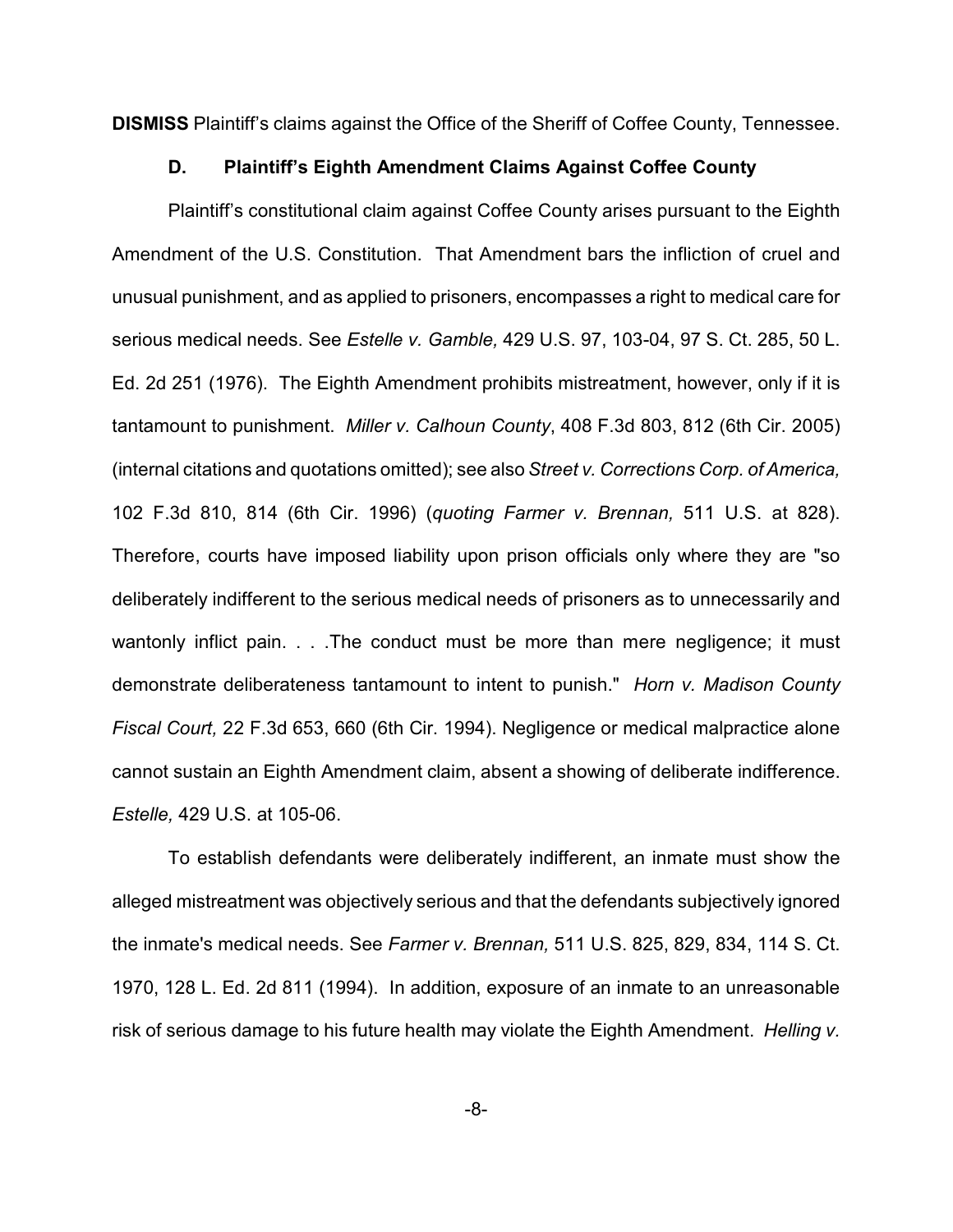*McKinney,* 509 U.S. 25, 35-37, 113 S. Ct. 2475, 125 L. Ed. 2d 22 (1993).

"Prison officials can be held liable for an Eighth Amendment violation when an inmate shows: (1) 'that he is incarcerated under conditions posing a substantial risk of serious harm,' and (2) that the prison official had the 'state of mind of deliberate indifference to inmate health or safety.'" *Street v. Corrections Corp. of America,* 102 F.3d at 814 (citation omitted). To prevail on a claim regarding an alleged delay in treatment, Plaintiff must place verifying medical evidence in the record that establishes the detrimental effect of the delay. *See Napier v. Madison County, Ky.,* 238 F.3d 739, 742 (6th Cir. 2001) (adopting the holding that an inmate who complains that delay in medical treatment rose to the level of a constitutional violation must present verifying medical evidence to establish the detrimental effect of the delay in medical treatment to succeed).

The Supreme Court of the United States has adopted a mixed objective and subjective standard for ascertaining the existence of deliberate indifference. *Farmer*, 511 U.S. at 837. The objective component of the test requires the existence of a 'sufficiently serious' medical need. *Blackmore v. Kalamazoo County*, 390 F.3d 890, 895 (6th Cir. 2004). A sufficiently serious medical need is predicated upon the inmate demonstrating that he or she "is incarcerated under conditions imposing a substantial risk of serious harm." *Id.* (quoting *Farmer*, 511 U.S. at 834.).

The subjective component, by contrast, requires a showing that the prison official possessed a "sufficiently culpable state of mind in denying medical care." *Miller*, 408 F.3d at 812 quoting *Farmer*, 511 U.S. at 834. Deliberate indifference requires a degree of culpability greater than mere negligence, but less than "acts or omissions for the very

-9-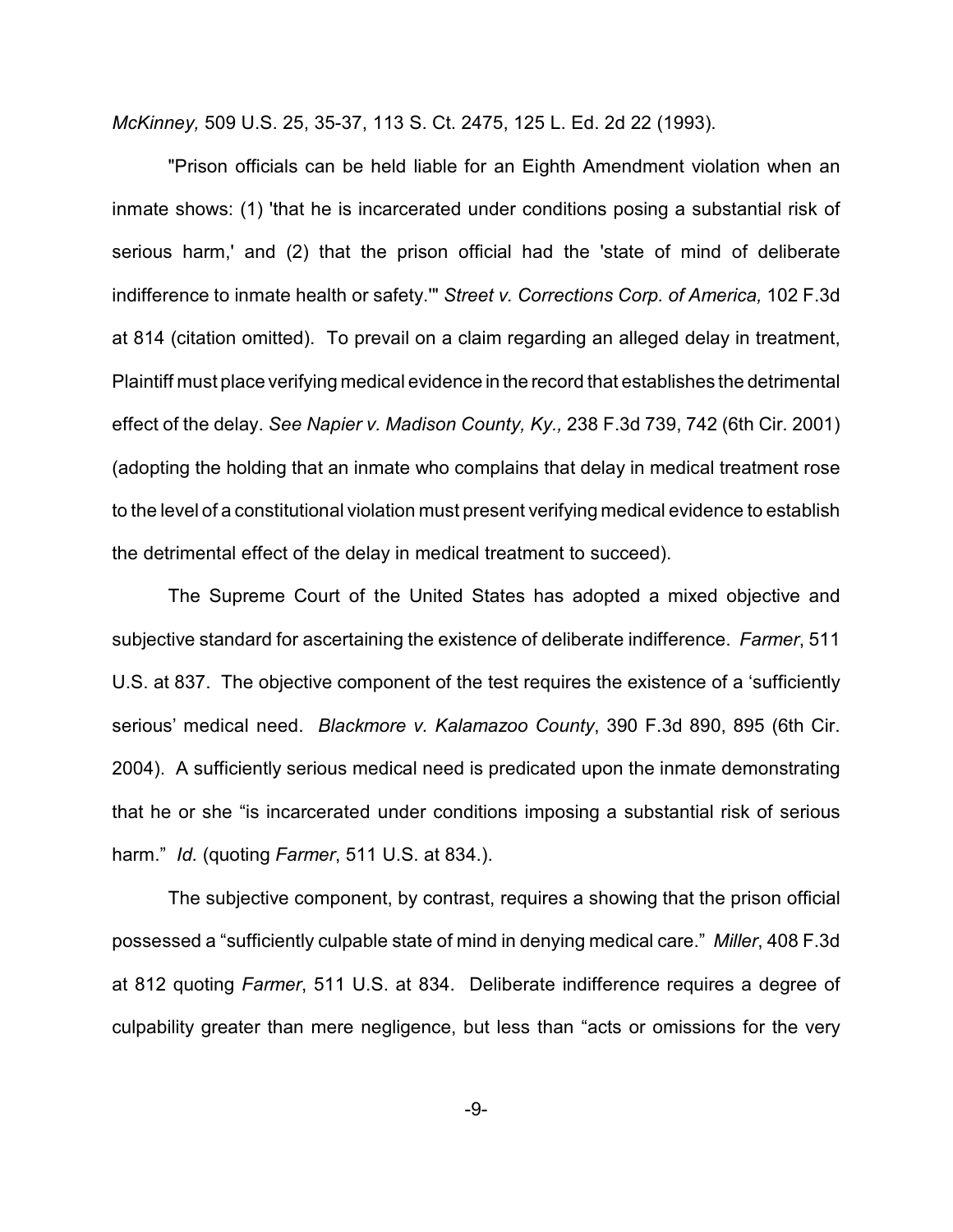purpose of causing harm or with knowledge that harm will result." *Id.* The prison official's state of mind must evince "deliberateness tantamount to intent to punish." *Id.* citing *Horn v. Madison County Fiscal Court*, 22 F.3d 653, 660 (6th Cir. 1994). "Knowledge of the asserted serious needs or of circumstances clearly indicating the existence of such needs is essential to a finding of deliberate indifference." *Id.* Thus, "an official failure to alleviate a significant risk that he should have perceived but did not, while no cause for commendation, cannot under our cases be condemned as the infliction of punishment." *Farmer*, 511 U.S. at 838.

Coffee County does not dispute, for purposes of summary judgment, that Plaintiff can satisfy the objective component of showing that he suffered from a sufficiently serious medical need.Court Doc. 22-1, Defs.' Br. at 7. Rather, it argues that Plaintiff cannot establish the subjective component of an Eighth Amendment violation, which was caused by the deliberate indifference to an inmate's medical needs. *Id.* Coffee County contends that Plaintiff's "deliberate indifference" claim is actually "a difference of opinion between the Plaintiff and the jail staff about the course of his treatment - *i.e.*, whether to treat the Plaintiff's infection with the antibiotics prescribed at the hospital versus returning the Plaintiff to the hospital within two hours of his discharge on January 15, 20005." *Id.* at 8.

Plaintiff has provided the Court with no evidence that his claim is anything more than a difference of opinion regarding his medical treatment. Moreover, Coffee County is correct that "a difference of opinion between a prisoner and a doctor [or medical professional] over a diagnosis or treatment also fails to state an Eighth Amendment claim." *Johnson v. Leonelli*, No. 99-6220, 2000 U.S. App. LEXIS 25254, at \* 3 (6th Cir. Sept. 19,

-10-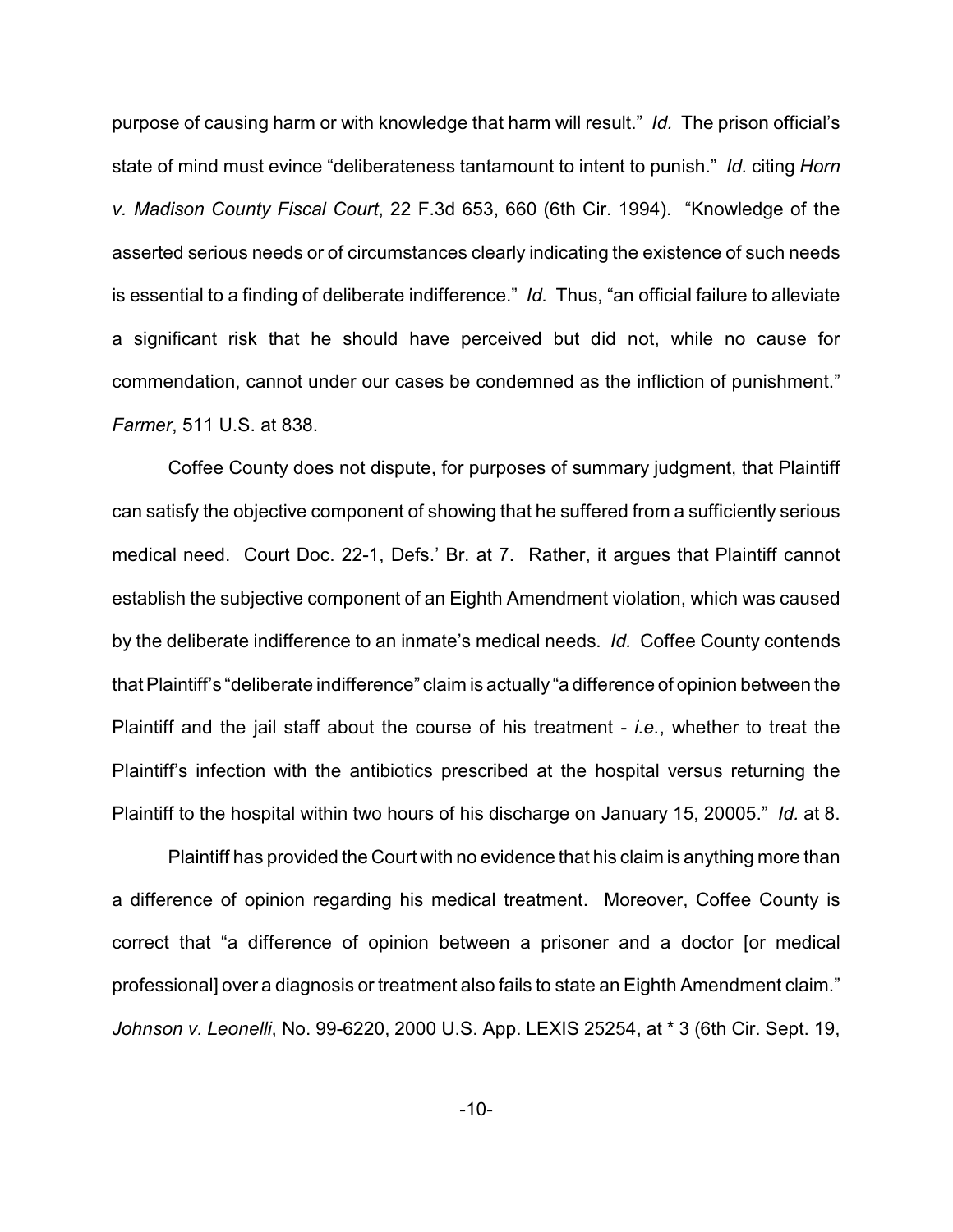2000.

However, "[w]hen the need for treatment is obvious, medical care which is so cursory as to amount to no treatment at all may amount to deliberate indifference." *Miller*, 403 F.3d at 816. This "proposition [is limited to instances where] a known risk was disregarded." *Id.* Plaintiff has provided no admissible evidence that Coffee County prison officials consciously disregarded a known, obvious risk to Plaintiff's health.

Plaintiff's testimony that the transporting officer from the Coffee County Jail was told to return Plaintiff to the hospital if he was not better may have constituted "deliberate indifference" to a known risk to Plaintiff's health. Pl.'s Dep. at 83. Defendants are correct, however, that this statement is inadmissible hearsay and cannot be used to defeat a defendant's summary judgment motion. See Fed. R. Evid. 801; *Williams*, 2002 U.S. Dist. LEXIS 14391, at \* 6 ("Inadmissible hearsay evidence cannot be used to create a question of fact on a summary judgment motion.").Thus, the Court finds that Plaintiff has presented no evidence from which a reasonable juror may conclude that an officer of Coffee County violated his Eighth Amendment rights. Accordingly, the Court will **DISMISS** Plaintiff's Eighth Amendment claim against Coffee County.

# **E. Plaintiff's Municipal Liability Claims**

Although a governmental entity cannot be held liable under § 1983 on the basis of a theory of *respondeat superior*, such an entity may be liable under § 1983 "when execution of [the entity's] policy or custom, whether made by its lawmakers or by those whose edicts or acts may fairly be said to represent official policy, inflicts [Plaintiff's] injury." *Monell*, 436 U.S. at 694. To be held liable, such policy or custom of the entity must be the

-11-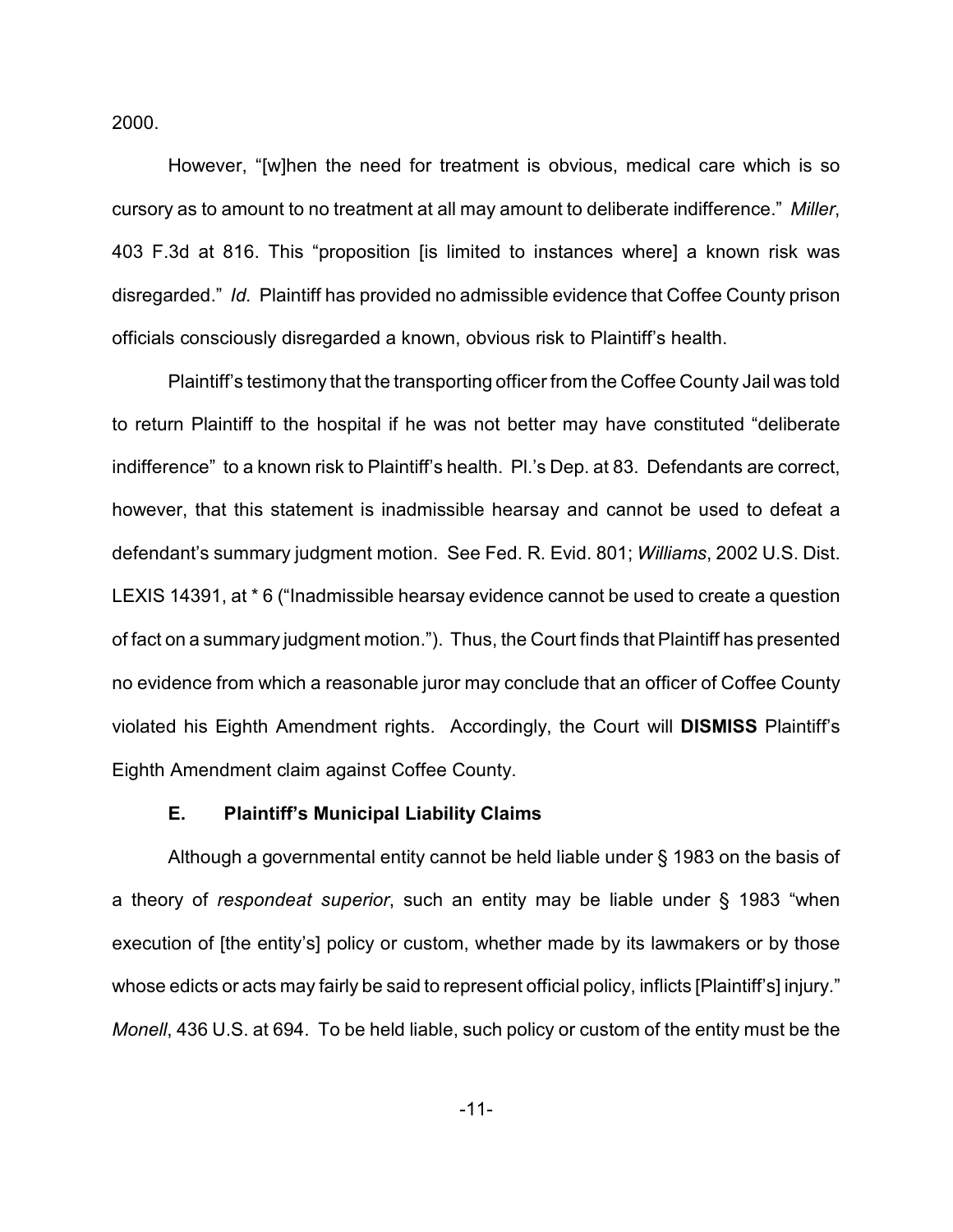"moving force" behind the constitutional violation. *Id.* In this instance, Plaintiff does not allege that a policy, practice, or custom was the driving force behind his injuries. Most importantly, Plaintiff has failed to provide any evidence for a reasonable juror to conclude that a violation of his constitutional rights occurred.Accordingly, the Court will **DISMISS** Plaintiff's municipal liability claims against Coffee County.

# **F. Plaintiff's State Law Negligence Claim**

The Court does not have original diversity jurisdiction as to Plaintiff's state law claims, as there is not complete diversity of citizenship between Plaintiff and the Defendants. In the absence of original jurisdiction over these claims, the Court has supplemental jurisdiction over the claims. *See* 28 U.S.C. § 1367.

Section 1367 provides, in pertinent part, as follows: "The district courts may decline to exercise supplemental jurisdiction over a claim . . . if . . . the district court has dismissed all claims over which it has original jurisdiction . . . ." 28 U.S.C. § 1367(c). Pursuant to § 1367, it is "within the district court's discretion to decline to exercise jurisdiction over Plaintiffs' state-law claims once it dismisse[s] the federal claims." *Robert N. Clemens Trust v. Morgan Stanley DW, Inc.*, 485 F.3d 840, 853 (6th Cir. 2007). Moreover, "in the usual case in which all federal-law claims are eliminated before trial, the balance of factors to be considered under the pendent jurisdiction doctrine—judicial economy, convenience, fairness, and comity—will point toward declining to exercise jurisdiction over the remaining state law claims." *Carnegie-Mellon Univ. v. Cohill*, 484 U.S. 343, 350 n.7 (1988); see also *Robert N. Clemens Trust*, 485 F.3d at 853.

The Court is not aware of anything which suggests that this case is anything other

-12-